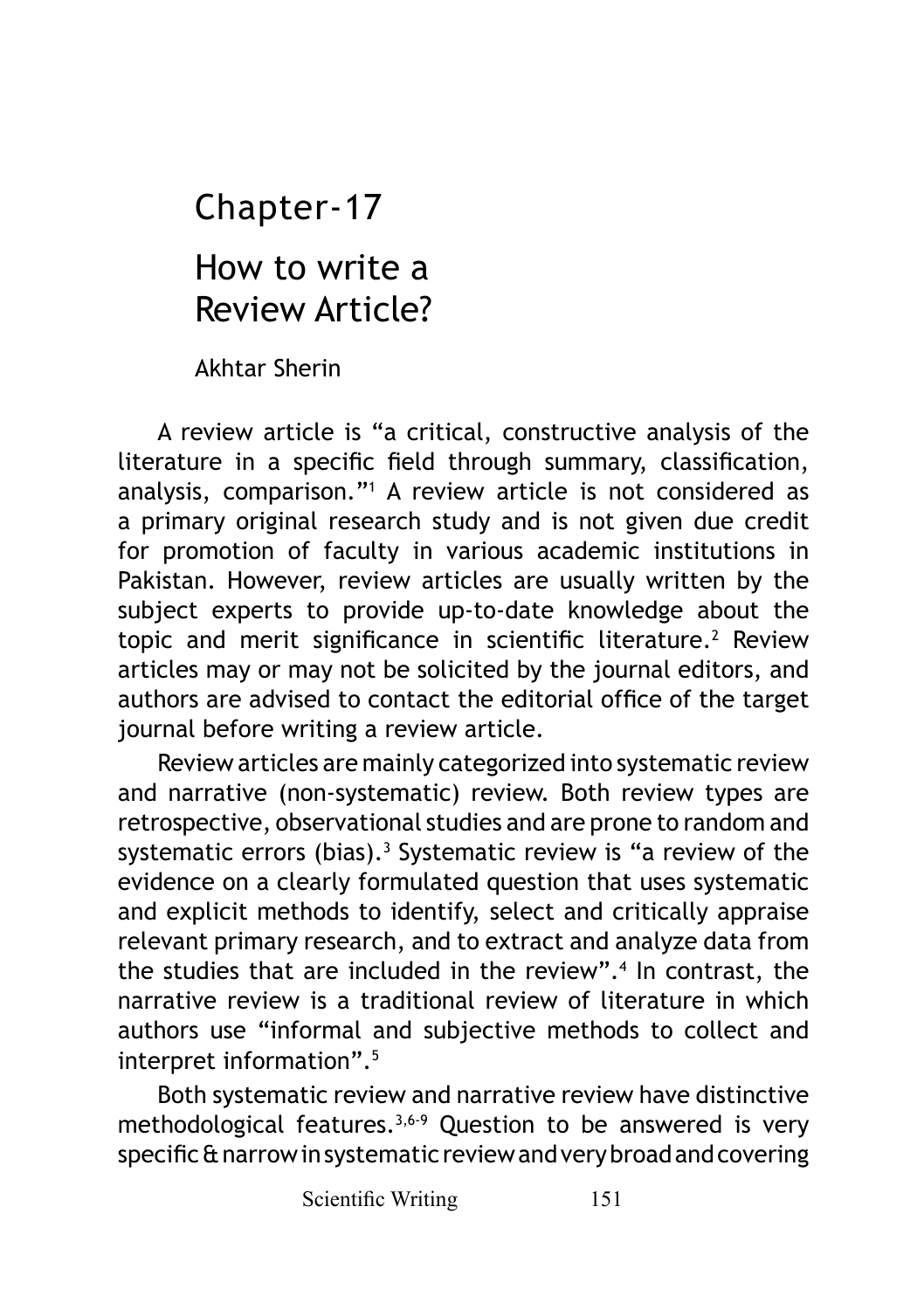a wide range of issues in narrative review. Criteria for selection of studies are very clear, stringent and pre-defined and methods used are very specific, rigorous and reproducible in systematic review as compared to narrative review. In systematic review, search strategy is very systematic and comprehensive including sufficient details to replicate the study while in narrative review search strategy is unsystematic, superficial and potentially biased. Studies identified are critically appraised and findings are synthesized, presented and interpreted systematically in systematic review. In narrative review, relevance and validity of the included studies are not assessed against a set criteria and evidence presented may be selective and biased to support any specific viewpoint.

# **NARRATIVE (NON-SYSTEMATIC) OR TRADITIONAL REVIEW ARTICLE**

Although narrative reviews are more commonly published than systematic reviews, $10$  there are no standardized or widely accepted guidelines for narrative reviews as for systematic reviews. However, following the pattern of systematic review, especially the search strategy and appraisal of the research, will reduce the bias and improve the quality of narrative review.<sup>11</sup> Various journals have adopted their own format for narrative reviews12,13 and authors should follow the instruction to authors of the target journal for the details.

## *Structure of a typical narrative review article:*

- **\*** Abstract (structured/ un-structured)
- **\*** Introduction & Background
- **\*** Methods
- **\*** Review/Observation & Discussion
- **\*** Conclusions/Summary
- **\*** References

### *Limitation of words, tables, figures and references* (varies from journal to journal)

Scientific Writing 152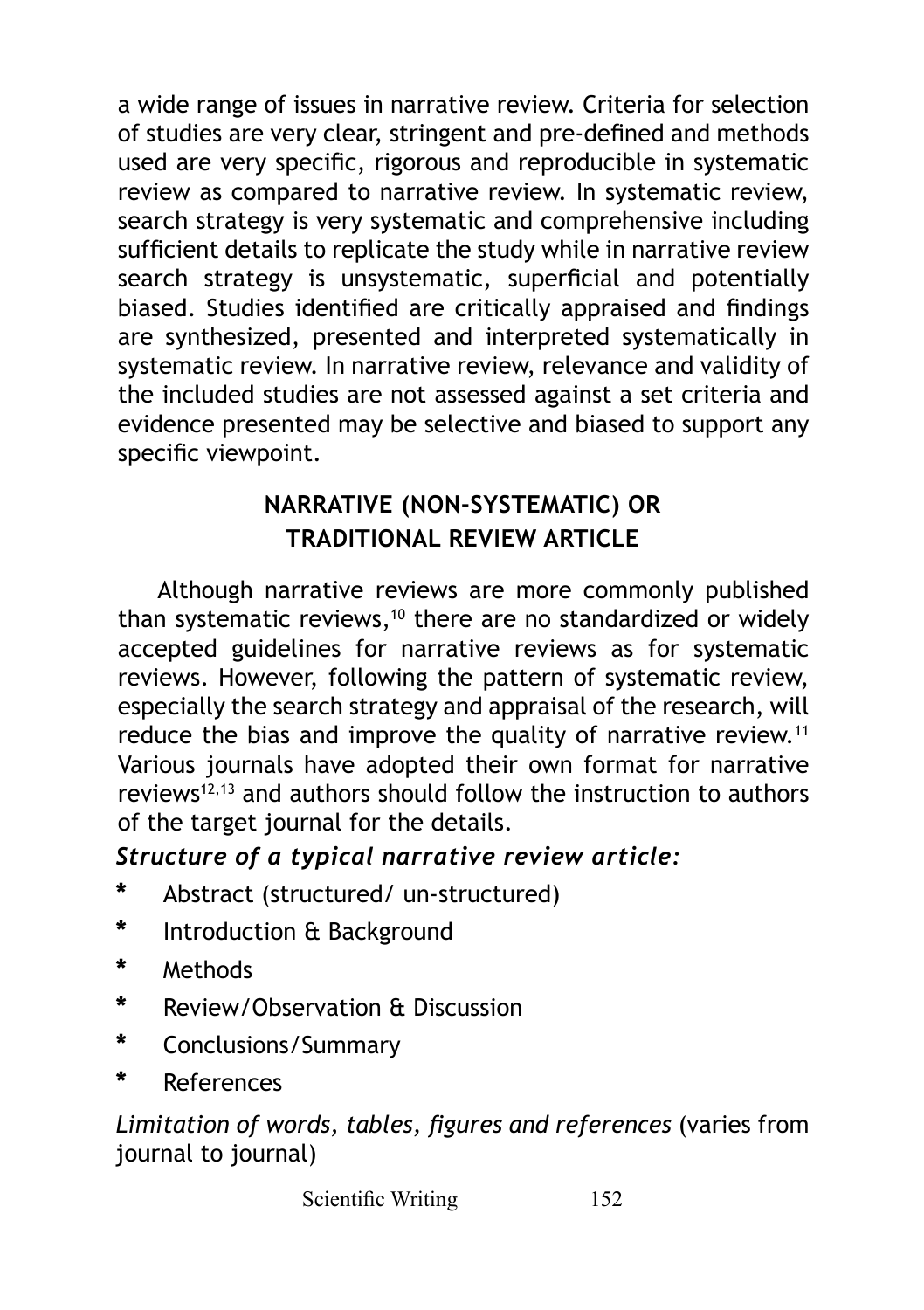- **\*** *Length of Text:* Usually 2000 to 3500 word
- **\*** *Tables &/or Figures:* < 5
- **\*** *References:* 50-75

## *TITLE:*

Title should be concise, informative and should mention "A narrative review" or "A Review" as subtitle.

## **ABSTRACT**

Abstract may be structured or unstructured, depending upon the journal's format. Abstract should be written in the past tense, with active voice communication and does not include any references to the literature, tables or figures.

*Structured Abstract:* (< 250-300 words) Format of structuredabstracts for narrative review is variable among various journals and includes following sub-headings:

*Background/ Importance***:** State the context and overview of the problem and its significance that prompted the review.

*Objective***:** Give the main purpose for conducting the review.

*Methods***:** Briefly describe the methods used to review and evaluate the literature.

*Results /Observations***:** Present the main observations and findings of the review.

*Conclusions and Relevance:* Conclusion should be based on findings of the review described in the abstract. Indicate the relevance and key implications of the findings for clinical use, policy development and future research.

## *Unstructured Abstract:* (< 250-300 words)

It almost contains the same information as structured abstract but there are no subheadings. It includes the context & objective of review; methods of literature search; summarized important findings, conclusions and recommendations for future research and clinical practice.

**KEY WORDS:** Use MeSH (Medical Subject Headings)<sup>14</sup> key words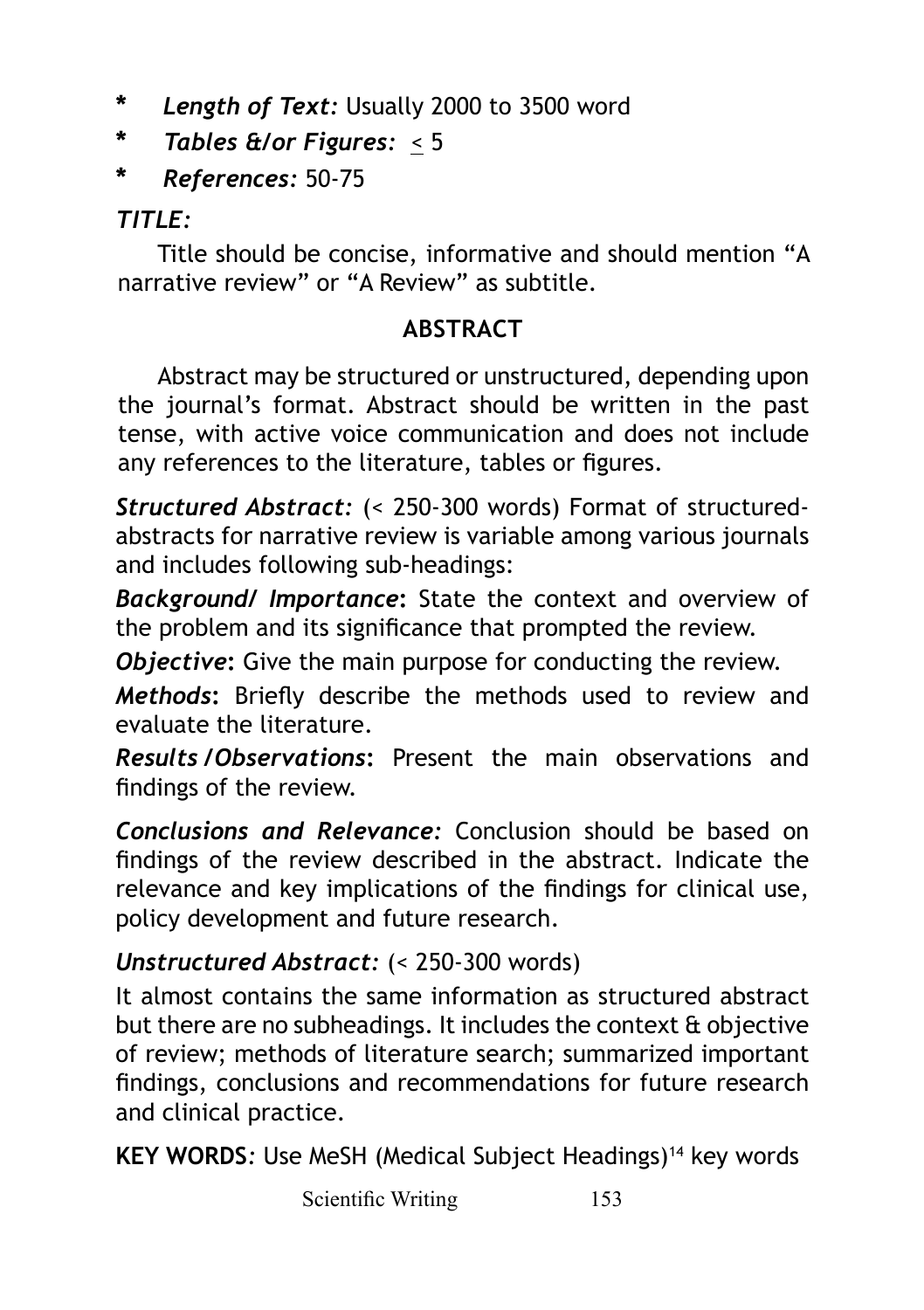### **INTRODUCTION & BACKGROUND (150-250 words)**

Introduction is usually written in 2-3 paragraphs. In start of the introduction, author should highlight the context and significance of the topic, issue, problem or area of concern under review. Focus should be on the relevance and importance of the problem for public health, clinical practice or health policy. It should be followed by an overview of relevant literature to highlight the existing state of knowledge about the specific aspect of the problem. In next paragraph, identify the gaps in knowledge which this review is going to fill. This will provide rationale and justification of the review. In the last paragraph, give clear statement about the objective of the review to answer the question being addressed in review.

### **METHODS (150-250 words)**

Although methods section is usually not essential in narrative review, however it should be preferably included for better reporting of research problem and literature search. Details of search strategy should include

- **\*** The process to identify, select, and evaluate the literature
- **\*** Electronic databases and other sources used to conduct the literature search (e.g. MEDLINE, CINAHL, EMBASE, Scopus, Web of Science, journals and other search engines etc)
- **\*** Search terms and keywords (MeSH)<sup>14</sup> used for literature search
- **\*** Eligibility (Inclusion/exclusion) criteria for selection of studies including study types, languages and cutoffs dates of literature search.

## **REVIEW/OBSERVATION & DISCUSSION (1000-1250 words)**

In systematic review, comprehensive data analysis is presented in results section and findings are discussed separately. However, evidence and opinion are mixed in narrative review.<sup>15</sup>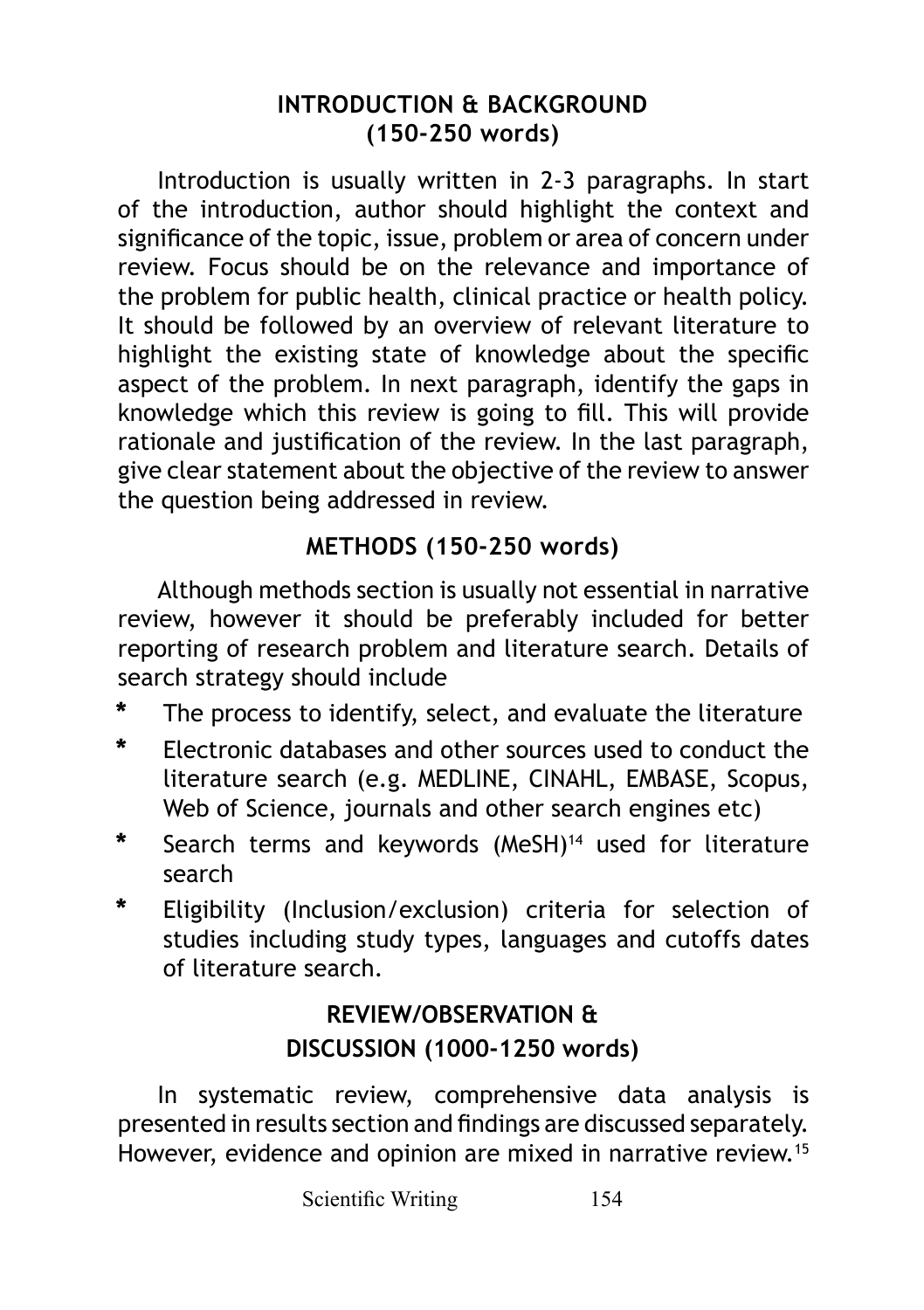In most of the journals, data analysis and discussion of main findings are merged together in narrative review.

There is no meta-analysis in narrative review and qualitative analysis may be done on chronological, conceptual or thematic basis.<sup>16</sup> Quality of articles selected for review should be critically appraised. Data synthesis should be done by summarizing the results of selected literature and may be presented in tabulated form. Key and fundamental findings to address the main objective of the review should be highlighted and any variation in the results of the studies should be critically evaluated.

Discussion should be based on the logical interpretation and significance of the findings of the review. Focus should be on the main findings relevant to the research problem. Discuss the conflicting results if any, and identify the biases and methodological differences among studies, contributing for the disagreement in results. Give arguments in favour and against the statement developed from review about the research problem. Describe the strengths of the review and how the findings of the review will add to the existing state of knowledge. Reveal the main limitations of the review and identify the unresolved issues and other gaps in the knowledge for future research.

#### **CONCLUSION**

Conclusion is sometimes incorporated in the last paragraph of discussion and at times is written under separate heading. In this section, a brief description of major findings is presented and in the light of the available evidence, a clear statement about the research problem should be given. Highlight the significance and potential implications of the review findings for clinical practice, public health or policy development. Limitations of the current review and future directions for research to address the unanswered questions should be stated in conclusion section, if it is given under separate heading.

#### **SYSTEMATIC REVIEW ARTICLE**

Systematic review and meta-analysis are considered on top in hierarchy of evidence-based medicine. Systematic review may or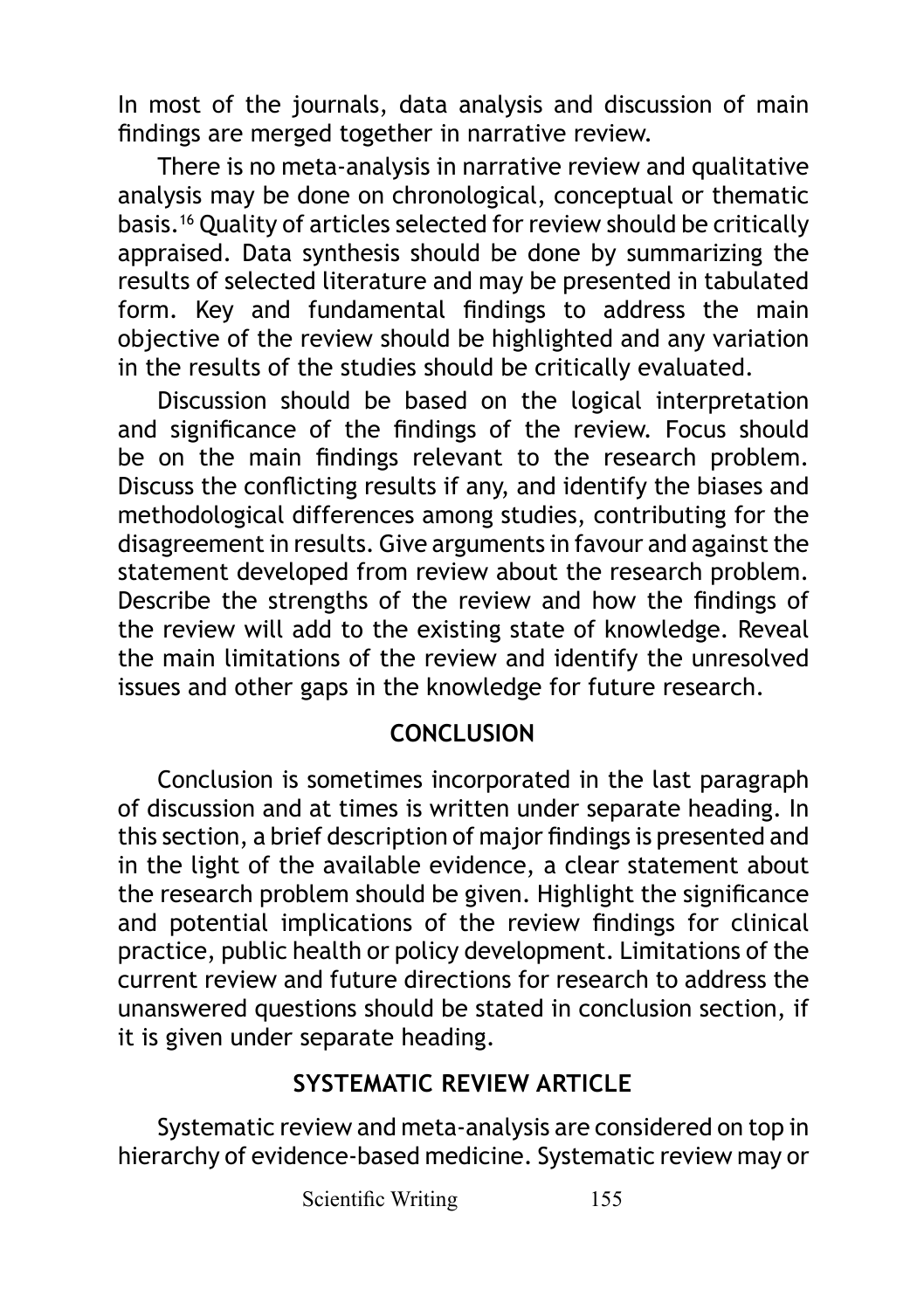may not include meta-analysis. Meta-analysis is "the statistical method of combining the results of two or more studies, to find the average or common effect across those studies."17 It can help to establish the size of effect and investigate for consistency (homogeneity) or variation (heterogeneity) in effects among various studies.

Unlike narrative review, systematic reviews follow stringent criteria, meticulous structured format; clear, explicit and reproducible methods for conducting, analyzing and reporting of literature review. Systematic reviews by Cochrane, a global independent organization, are recognized as of highest standard and better in quality than non-Cochrane reviews.<sup>18</sup> Cochrane has developed standards for the conduct and report of reviews of interventions. All Cochrane protocols, reviews, and updates are expected to adhere to these methodological standards-The Methodological Expectations of Cochrane Intervention Reviews (MECIR).19

In order to prevent inadequate reporting of systematic review, various reporting guidelines are used. Most widely used reporting guideline for systematic review and meta-analysis of randomized trials is PRISMA (Preferred Reporting Items for Systematic Reviews and Meta-Analyses).<sup>20</sup> MOOSE (Meta-analysis of observational studies in epidemiology) is another reporting guideline used for systematic reviews of cohort data.21 PRISMA Statement<sup>20</sup> comprising of a checklist and flow diagram (see annexure), now included in instruction for authors of all major journals has replaced the previously used OUOROM<sup>22</sup> (Ouality of Reporting of Meta-analyses) guidelines. Besides reporting, the quality of the systematic review can be judged by various tools like AMSTAR23 (Assessing the Methodological Quality of Systematic Reviews) and CASP<sup>24</sup> (Critical Appraisal Skills Programme) Systematic Review Checklist.

#### **WRITING A SYTEMATIC REVIEW**

Authors are encouraged to consult the instructions for authors $25,26$  of the target journal before writing systematic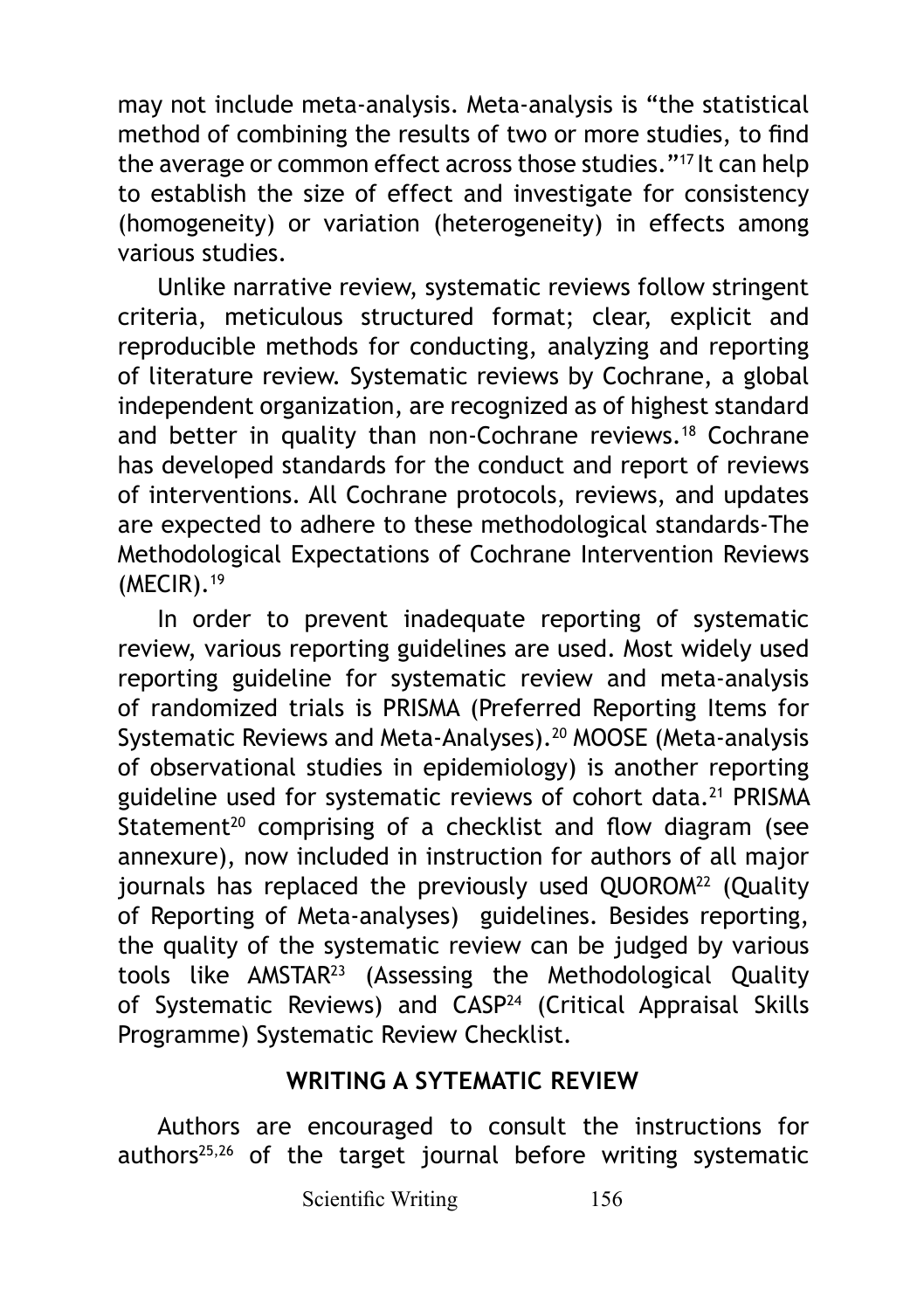review. Structure of systematic review article varies from journal to journal. Specific components of a Cochrane review<sup>9</sup> are given in **Annexure-A**.

The basic structure of a typical Systematic Review includes

| <b>Abstract</b>     | (250-350 words)   |
|---------------------|-------------------|
| <b>Introduction</b> | (150-250 words);  |
| <b>Methods</b>      | (150-250 words);  |
| <b>Results</b>      | (1000-1250 words, |
| <b>Discussion</b>   | (1000 words);     |
| <b>Conclusions</b>  | (2-3 sentences).  |

# SUGGESTED READINGS

**\*** Higgins JPT, Green S (editors). Cochrane Handbook for Systematic Reviews of Interventions Version 5.1.0 [updated March 2011]. The Cochrane Collaboration, 2011. Available from www.handbook.cochrane.org.

- Cochrane Style Manual. http://community.cochrane.org/ style-manual
- Cochrane Review production tools. http://community. cochrane.org/tools/review-production-tools
- Pautasso M. Ten Simple Rules for Writing a Literature Review. PLoS Comput Biol. 9(7): e1003149. doi:10.1371/ journal.pcbi.1003149 https://www.ncbi.nlm.nih.gov/ pmc/articles/PMC3715443/pdf/pcbi.1003149.pdf
- Mayer P. Guidelines for writing a Review Article. 2009 http://ueberfachliche-kompetenzen.ethz.ch/dopraedi/ pdfs/Mayer/guidelines\_review\_article.pdf
- Green BN, Johnson CD, Adams A. Writing narrative literature reviews for peer-reviewed journals: secrets of the trade. J Chiropr Med. 2006 Autumn;5(3):101-117. doi: 10.1016/S0899-3467(07)60142-6.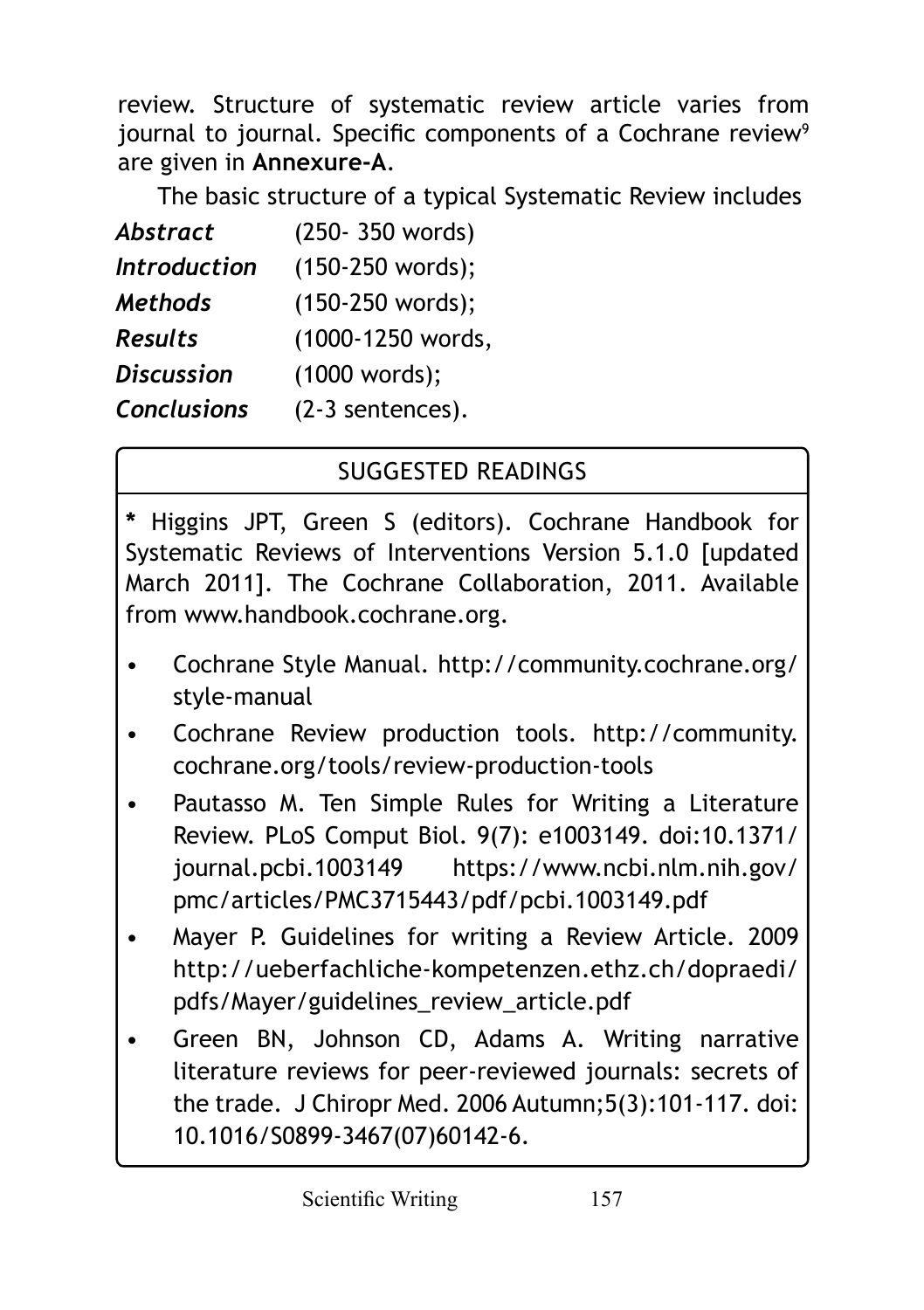ANNEXURE-A: Basic structure for Reporting Cochrane Systematic Review<sup>9</sup>

| Cover sheet:                              | *Text of review:                               |
|-------------------------------------------|------------------------------------------------|
| *Title                                    | Background                                     |
| *Name of contact author                   | Objectives                                     |
| *List of authors for                      | Criteria for selecting studies for this review |
| citation                                  | Types of studies                               |
| Contributions                             | Types of participants                          |
| Sources of support                        | Types of interventions                         |
| Internal                                  | Types of outcome measures                      |
| External                                  | Search strategy for identification of studies  |
| What's New                                | Methods of the review                          |
| Text                                      | Description of studies                         |
| Issue protocol first                      | Methodological quality of included studies     |
| published                                 | Results                                        |
| Issue review first                        | <b>Discussion</b>                              |
| published                                 | Authors' conclusions                           |
| *Date of last substantive                 | Implications for practice Implications for     |
| update                                    | research                                       |
| Date new studies sought<br>but none found | Acknowledgements                               |
| Date new studies found                    | Conflicts of interest                          |
| but not yet included/                     | References:                                    |
| excluded                                  | References to studies                          |
| Date new studies found                    | Included studies                               |
| and included or excluded                  | <b>Excluded studies</b>                        |
| Date authors' conclusions                 | Studies awaiting assessment                    |
| section amended                           | Ongoing studies                                |
| <b>Published notes</b>                    | Other references                               |
| Plain Language                            | Additional references                          |
| Summary                                   | Other published versions of this review        |
| *Abstract:                                | <b>Tables and Figures:</b>                     |
| Background                                | Characteristics of included studies            |
| Objectives                                | Characteristics of excluded studies            |
| Search strategy                           | Characteristics of ongoing studies             |
| Selection criteria                        | Comparisons, data and graphs                   |
| Data collection & analysis                | <b>Additional tables</b>                       |
| Main results                              | Additional figures                             |
| Authors' conclusions                      | <b>Comments and criticisms:</b>                |
|                                           | Title                                          |
|                                           | Summary                                        |
|                                           | Reply                                          |
|                                           | Contributors                                   |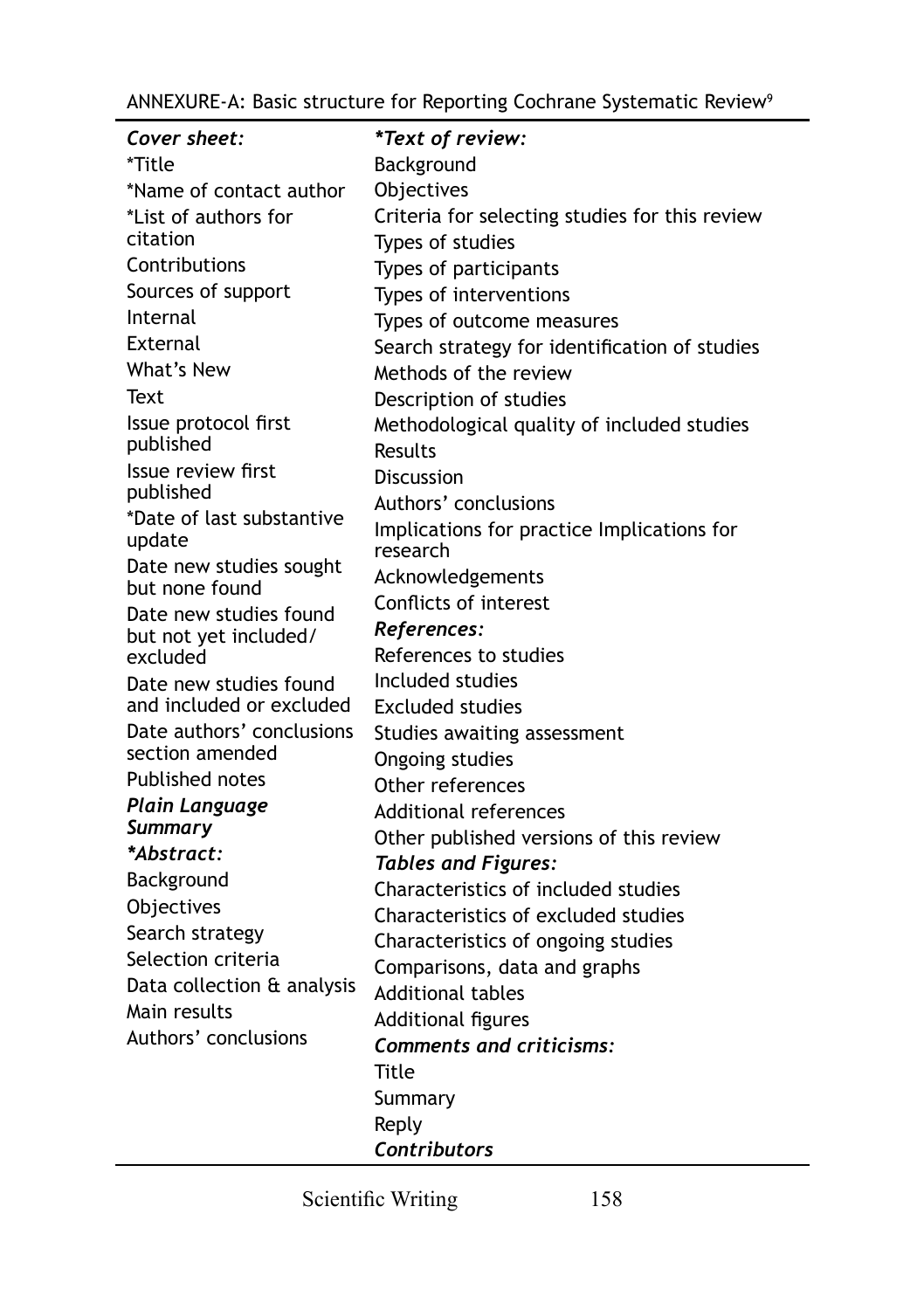## **ABSTRACT**

Abstract of systematic review is in structured format and usually contains following subheadings.

- **\*** BACKGROUND
- **\*** OBJECTIVES
- **\*** METHODS (may include further subheadings of *Search Strategy, Selection/ Eligibility Criteria, Risk of bias, Data Collection & Analysis)*
- **\*** RESULTS (may need further subheadings of *Included Studies, Synthesis of results, Description of the effect)*
- **\*** CONCLUSION

There should be no references, tables or figures in the abstract.

In order to improve and standardize the reporting of abstracts for systematic reviews, PRISMA has developed "PRISMA extension for Abstracts" in 2013.27 This 12-item checklist (**Annexure-B**) provides an outline of a structured abstract and covering basic and important components of the review.

### *KEY POINTS*

Some journals like JAMA need a separate section "**Key Points"** which is different from abstract and needs to describe following 3 key points: *Question*, *Findings*, and *Meaning* in 75- 100 words.<sup>25</sup>

### *MAIN TEXT OF REVIEW*

Main sections of typical Non-Cochrane systematic review are:

- **\*** INTRODUCTION
- **\*** METHODS
- **\*** RESULTS
- **\*** DISCUSSION
- **\*** FUNDING SOURCES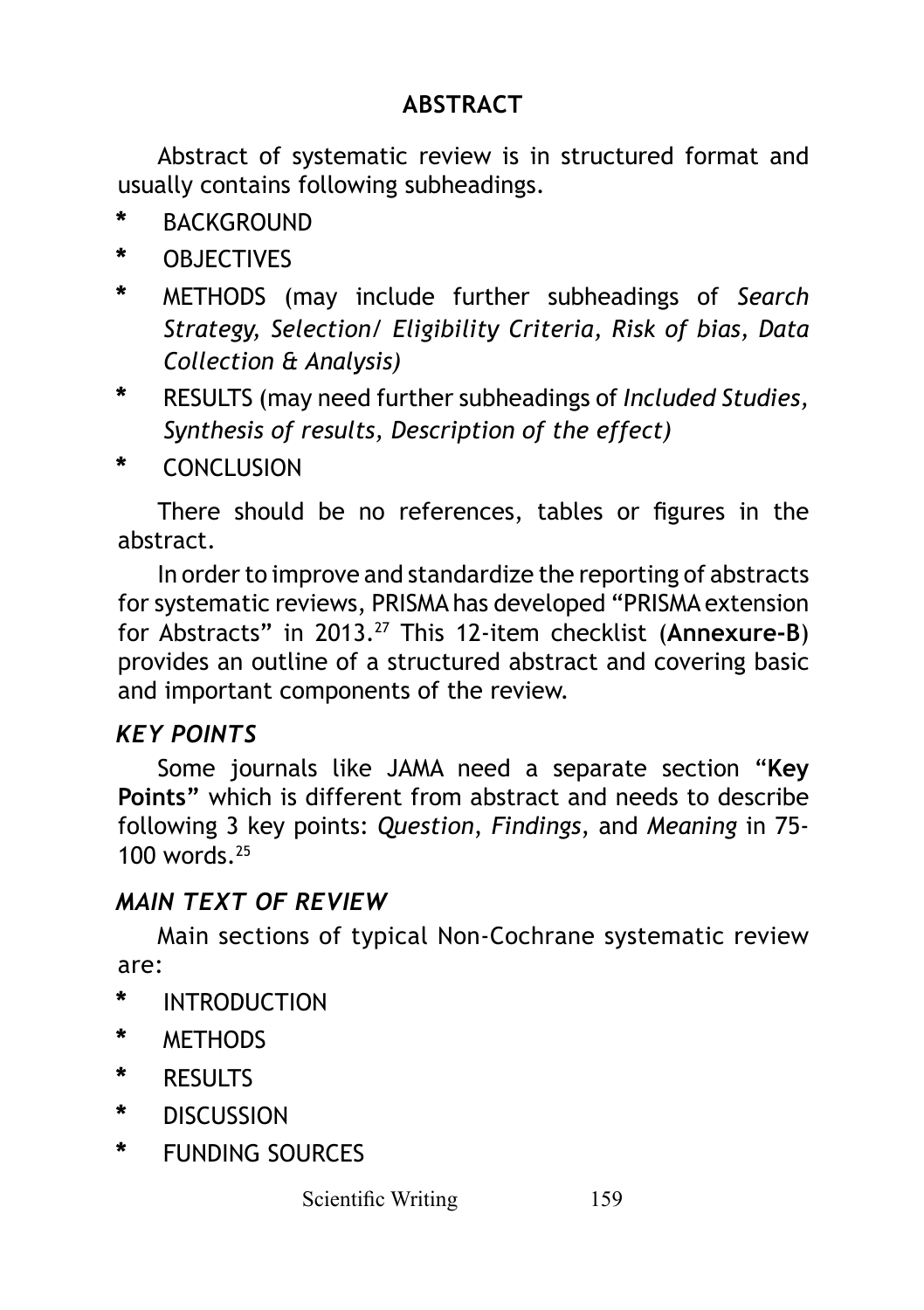#### ANNEXURE-B: The PRISMA for Abstracts Checklist.27

| Title                                              | Checklist Item                                                                                                                                                                                                    | Reported<br>on page # |
|----------------------------------------------------|-------------------------------------------------------------------------------------------------------------------------------------------------------------------------------------------------------------------|-----------------------|
| 1. Title:                                          | Identify the report as a systematic review,<br>meta-analysis, or both.                                                                                                                                            |                       |
| <b>BACKGROUND</b>                                  |                                                                                                                                                                                                                   |                       |
| 2. Objectives:                                     | The research question including components<br>such as participants, interventions,<br>comparators, and outcomes.                                                                                                  |                       |
| <b>METHODS</b>                                     |                                                                                                                                                                                                                   |                       |
| 3. Eligibility<br>criteria:                        | Study and report characteristics used as<br>criteria for inclusion.                                                                                                                                               |                       |
| 4. Information<br>sources:                         | Key databases searched and search dates.                                                                                                                                                                          |                       |
| 5. Risk of bias:                                   | Methods of assessing risk of bias.                                                                                                                                                                                |                       |
| <b>RESULTS</b>                                     |                                                                                                                                                                                                                   |                       |
| 6. Included<br>studies:                            | Number and type of included studies and<br>participants and relevant characteristics of<br>studies.                                                                                                               |                       |
| 7. Synthesis of<br>results:                        | Results for main outcomes (benefits and<br>harms), preferably indicating the number of<br>studies and participants for each. If meta-<br>analysis was done, include summary measures<br>and confidence intervals. |                       |
| 8. Description<br>of the effect:                   | Direction of the effect (i.e. which group is<br>favoured) and size of the effect in terms<br>meaningful to clinicians and patients.                                                                               |                       |
| <b>DISCUSSION</b>                                  |                                                                                                                                                                                                                   |                       |
| 9. Strengths<br>and<br>Limitations of<br>evidence: | Brief summary of strengths and limitations<br>of evidence (e.g. inconsistency, imprecision,<br>indirectness, or risk of bias, other supporting<br>or conflicting evidence).                                       |                       |
| 10.<br>Interpretation:                             | General interpretation of the results and<br>important implications.                                                                                                                                              |                       |
| <b>OTHER</b>                                       |                                                                                                                                                                                                                   |                       |
| 11. Funding:                                       | Primary source of funding for the review.                                                                                                                                                                         |                       |
| 12.<br>Registration:                               | Registration number and registry name.                                                                                                                                                                            |                       |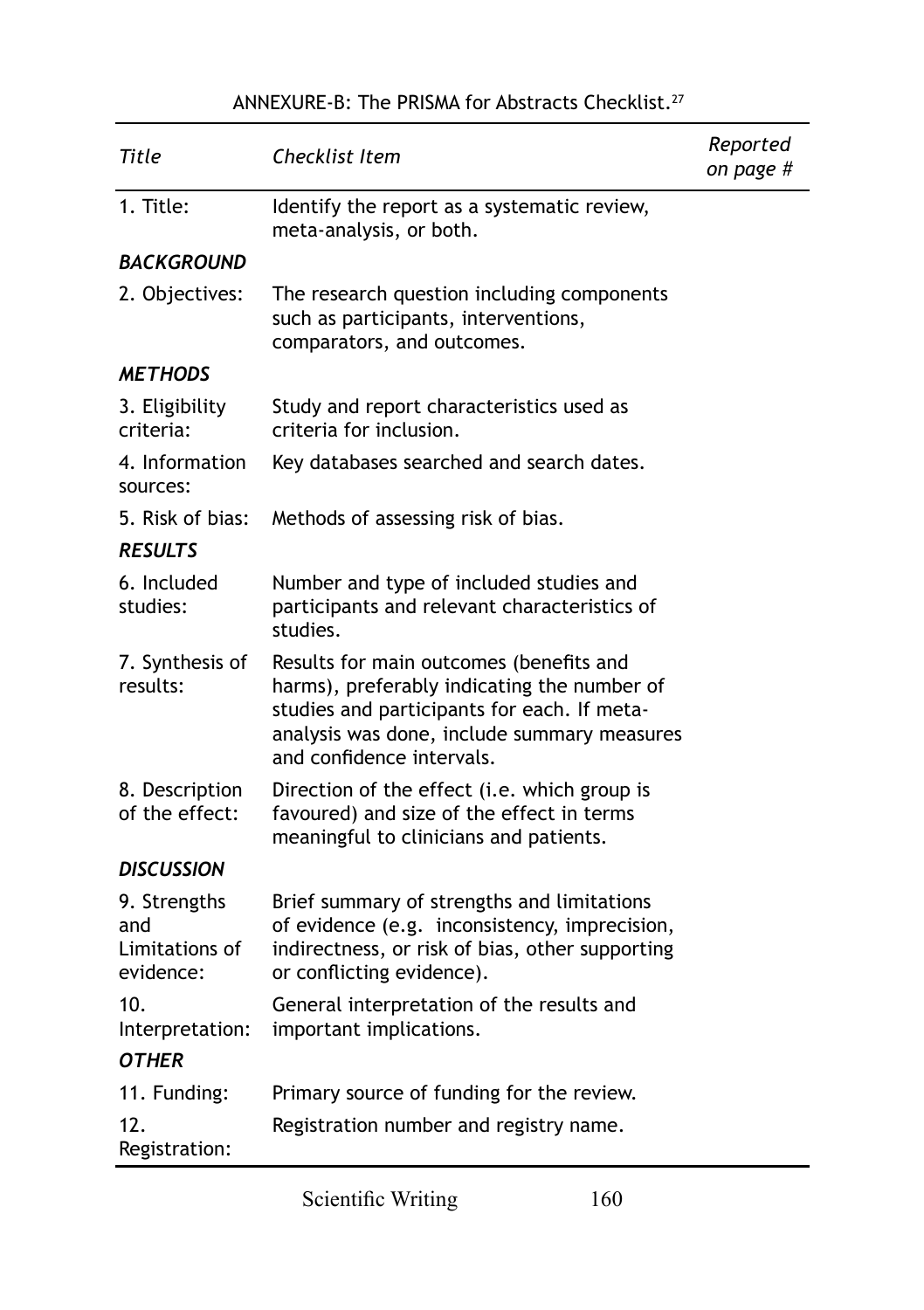For Details of main text of systematic review, follow PRISMA<sup>20</sup> checklist **(Annexure-C)**. This excellent document elaborates the reporting of each section of a systematic review.

*Word Limitation* varies among individual journals and usually up to 3500 words of text. (excluding abstract, tables, figures & references).

### *Number of tables and/or figures* - 5.

*Number of References*- 50-75 (Lancet allows to cite 30 articles in addition to studies included for systematic review)

*Flow Diagram:* PRISMA has developed a flow diagram to document the details of Identification, screening, eligibility and inclusion of studies in systematic review.<sup>28</sup>

*Forest Plot:* In case of meta-analyses, Forest plot of included studies should be used to display point and interval estimates of each individual study along with an overall estimate of all studies.

### *"Summary of findings" Table*

In Cochrane systematic review, a summary of main findings and quality of evidence is presented in simple tabulated form. This table provides a list of main desirable and undesirable outcomes, burden of these outcomes, magnitude of effect and numbers of relevant studies.<sup>29</sup> Quality of evidence for each outcome in systematic review is classified as high, moderate, low and very low, by adopting the GRADE (Grading of Recommendations Assessment, Development and Evaluation) approach.<sup>30</sup>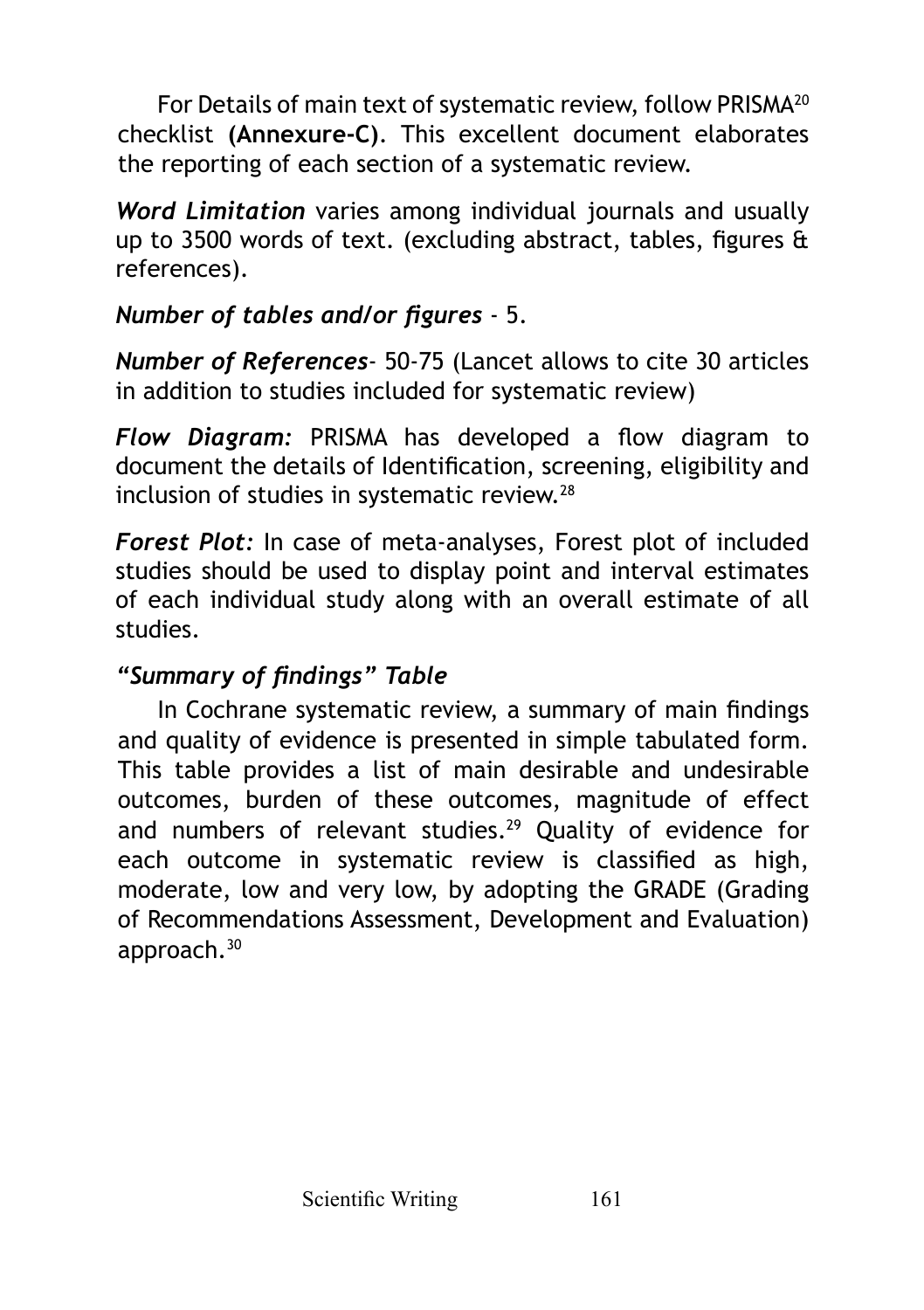#### ANNEXURE-C: PRISMA 2009 Checklist.<sup>20</sup>

| Section/Topic                | # | Checklist Item                                                                                                                                                                                                                                                                                                                   | Reported<br>on page # |
|------------------------------|---|----------------------------------------------------------------------------------------------------------------------------------------------------------------------------------------------------------------------------------------------------------------------------------------------------------------------------------|-----------------------|
| <b>TITLE</b>                 |   |                                                                                                                                                                                                                                                                                                                                  |                       |
| Title                        | 1 | Identify the report as a systematic review,<br>meta-analysis, or both.                                                                                                                                                                                                                                                           |                       |
| ABSTRACT                     |   |                                                                                                                                                                                                                                                                                                                                  |                       |
| Structured<br>summary        | 2 | Provide a structured summary including,<br>as applicable: background; objectives;<br>data sources; study eligibility criteria,<br>participants, and interventions; study<br>appraisal and synthesis methods; results;<br>limitations; conclusions and implications<br>of key findings; systematic review<br>registration number. |                       |
| <i><b>INTRODUCTION</b></i>   |   |                                                                                                                                                                                                                                                                                                                                  |                       |
| Rationale                    | 3 | Describe the rationale for the review in<br>the context of what is already known.                                                                                                                                                                                                                                                |                       |
| Objectives                   | 4 | Provide an explicit statement of questions<br>being addressed with reference to<br>participants, interventions, comparisons,<br>outcomes, and study design (PICOS).                                                                                                                                                              |                       |
| <b>METHODS</b>               |   |                                                                                                                                                                                                                                                                                                                                  |                       |
| Protocol and<br>registration | 5 | Indicate if a review protocol exists, if<br>and where it can be accessed (e.g.,<br>Web address), and, if available, provide<br>registration information including<br>registration number.                                                                                                                                        |                       |
| Eligibility<br>criteria      | 6 | Specify study characteristics (e.g.,<br>PICOS, length of follow-up) and report<br>characteristics (e.g., years considered,<br>language, publication status) used as<br>criteria for eligibility, giving rationale.                                                                                                               |                       |
| Information<br>sources       | 7 | Describe all information sources (e.g.,<br>databases with dates of coverage, contact<br>with study authors to identify additional<br>studies) in the search and date last<br>searched.                                                                                                                                           |                       |
| Search                       | 8 | Present full electronic search strategy for<br>at least one database, including any limits<br>used, such that it could be repeated.                                                                                                                                                                                              |                       |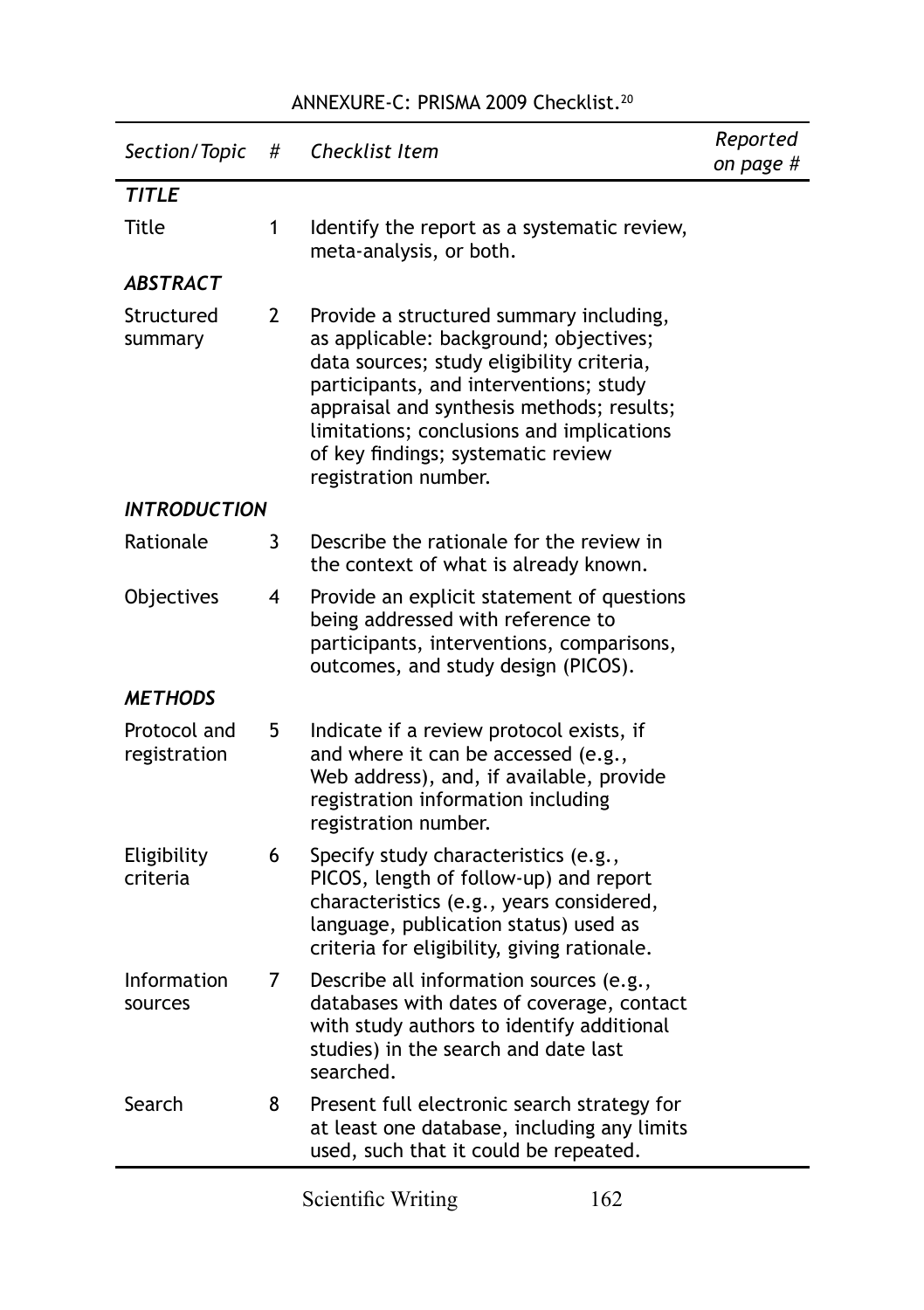| Study<br>selection                       | 9  | State the process for selecting studies<br>(i.e., screening, eligibility, included in<br>systematic review, and, if applicable,<br>included in the meta-analysis).                                                                    |
|------------------------------------------|----|---------------------------------------------------------------------------------------------------------------------------------------------------------------------------------------------------------------------------------------|
| Data<br>collection<br>process            | 10 | Describe method of data extraction<br>from reports (e.g., piloted forms,<br>independently, in duplicate) and any<br>processes for obtaining and confirming<br>data from investigators.                                                |
| Data items                               | 11 | List and define all variables for which data<br>were sought (e.g., PICOS, funding sources)<br>and any assumptions and simplifications<br>made.                                                                                        |
| Risk of bias<br>in individual<br>studies | 12 | Describe methods used for assessing risk<br>of bias of individual studies (including<br>specification of whether this was done<br>at the study or outcome level), and how<br>this information is to be used in any data<br>synthesis. |
| Summary<br>measures                      | 13 | State the principal summary measures<br>(e.g., risk ratio, difference in means).                                                                                                                                                      |
| Synthesis of<br>results                  | 14 | Describe the methods of handling data<br>and combining results of studies, if done,<br>including measures of consistency (e.g., $\vert^2$ )<br>for each meta-analysis.                                                                |
| Risk of bias<br>across studies           | 15 | Specify any assessment of risk of bias that<br>may affect the cumulative evidence (e.g.,<br>publication bias, selective reporting within<br>studies).                                                                                 |
| Additional<br>analyses                   | 16 | Describe methods of additional analyses<br>(e.g., sensitivity or subgroup analyses,<br>meta-regression), if done, indicating which<br>were pre-specified.                                                                             |
| <b>RESULTS</b>                           |    |                                                                                                                                                                                                                                       |
| Study<br>selection                       | 17 | Give numbers of studies screened,<br>assessed for eligibility, and included in the<br>review, with reasons for exclusions at each<br>stage, ideally with a flow diagram.                                                              |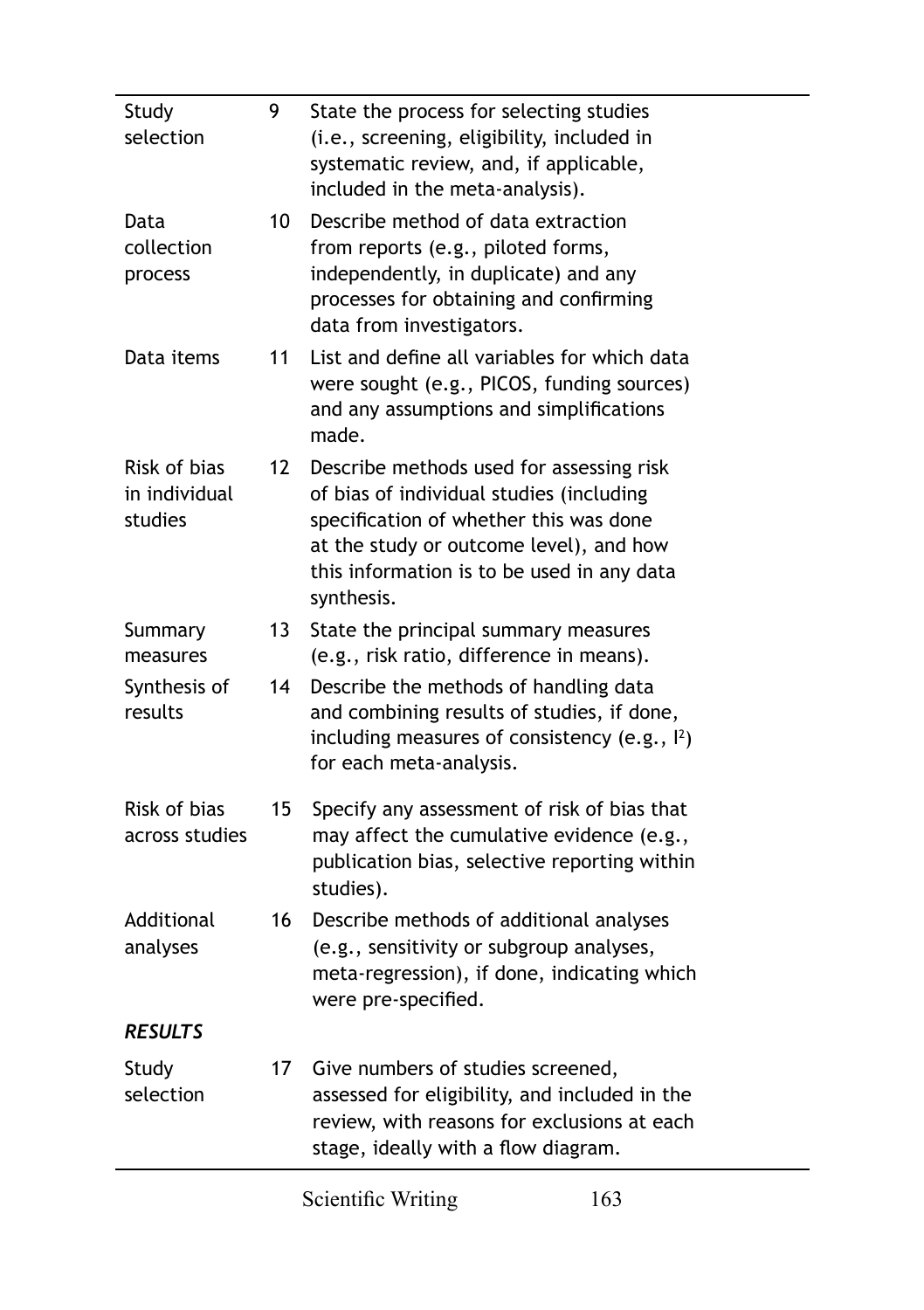| Study<br>Characte-<br>ristics       | 18 | For each study, present characteristics for<br>which data were extracted (e.g., study<br>size, PICOS, follow-up period) and provide<br>the citations.                                                                |
|-------------------------------------|----|----------------------------------------------------------------------------------------------------------------------------------------------------------------------------------------------------------------------|
| Risk of bias<br>within studies      | 19 | Present data on risk of bias of each study<br>and, if available, any outcome level<br>assessment (see item 12).                                                                                                      |
| Results of<br>individual<br>studies | 20 | For all outcomes considered (benefits<br>or harms), present, for each study: (a)<br>simple summary data for each intervention<br>group (b) effect estimates and confidence<br>intervals, ideally with a forest plot. |
| Synthesis of<br>results             | 21 | Present results of each meta-analysis<br>done, including confidence intervals and<br>measures of consistency.                                                                                                        |
| Risk of bias<br>across studies      | 22 | Present results of any assessment of risk of<br>bias across studies (see Item 15).                                                                                                                                   |
| Additional<br>analysis              | 23 | Give results of additional analyses, if done<br>(e.g., sensitivity or subgroup analyses,<br>meta-regression [see Item 16]).                                                                                          |
| <b>DISCUSSION</b>                   |    |                                                                                                                                                                                                                      |
| Summary of<br>evidence              | 24 | Summarize the main findings including<br>the strength of evidence for each main<br>outcome; consider their relevance to key<br>groups (e.g., healthcare providers, users,<br>and policy makers).                     |
| Limitations                         | 25 | Discuss limitations at study and outcome<br>level (e.g., risk of bias), and at review-<br>level (e.g., incomplete retrieval of<br>identified research, reporting bias).                                              |
| Conclusions                         | 26 | Provide a general interpretation of the<br>results in the context of other evidence,<br>and implications for future research.                                                                                        |
| <b>FUNDING</b>                      |    |                                                                                                                                                                                                                      |
| Funding                             | 27 | Describe sources of funding for the<br>systematic review and other support (e.g.,<br>supply of data); role of funders for the<br>systematic review.                                                                  |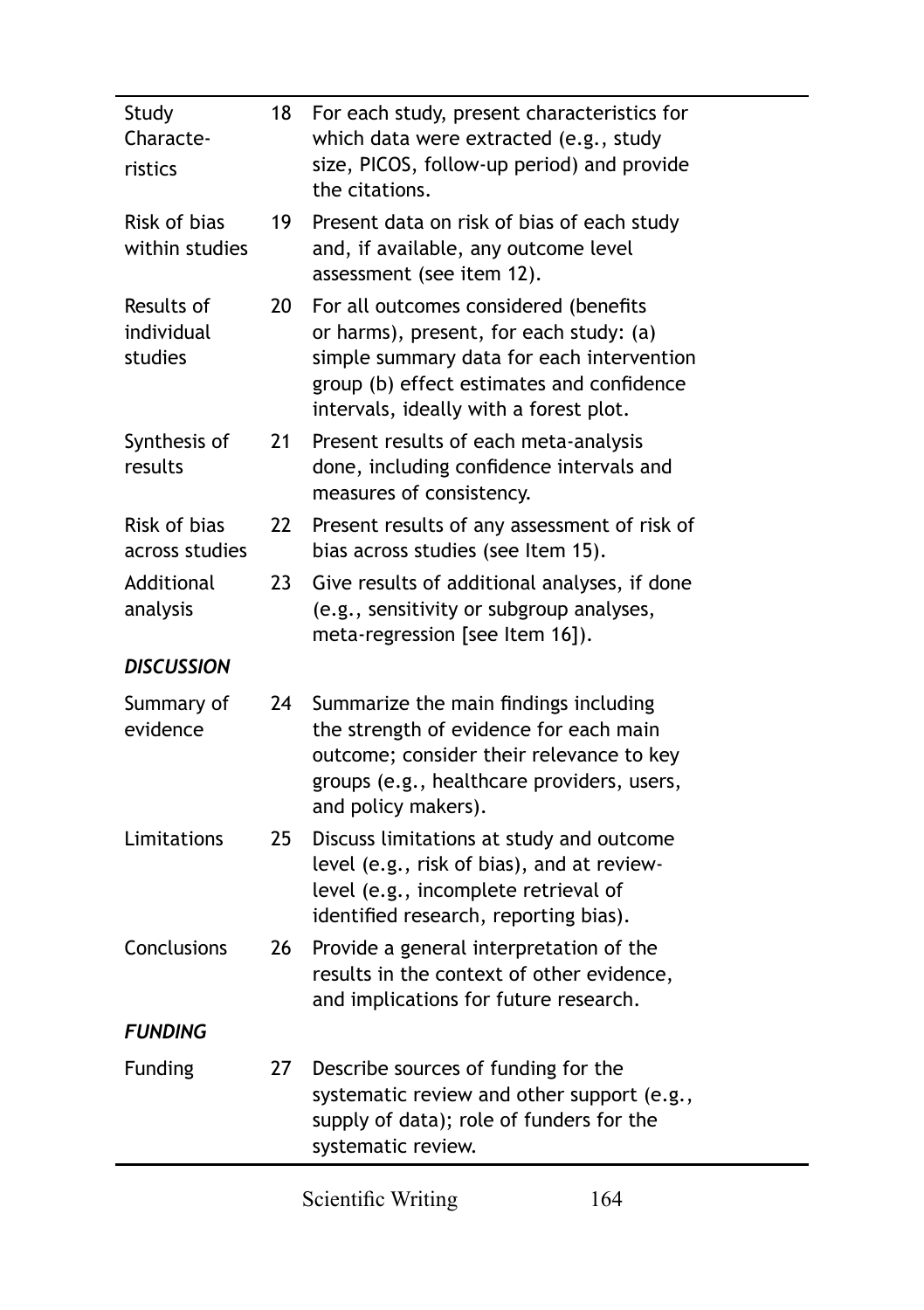#### **REFERENCES**

- 1. Mayer P. Guidelines for writing a Review Article. 2009 University of Zurich. Zurich-Basel Plant Science Center. Accessed on October 20, 2017. Available from URL: [http://ueberfachliche-kompetenzen.](http://ueberfachliche-kompetenzen.ethz.ch/dopraedi/pdfs/Mayer/guidelines_review_article.pdf) [ethz.ch/dopraedi/pdfs/Mayer/guidelines\\_review\\_article.pdf](http://ueberfachliche-kompetenzen.ethz.ch/dopraedi/pdfs/Mayer/guidelines_review_article.pdf)
- 2. Green BN, Johnson CD, Adams A. Writing narrative literature reviews for peer- reviewed journals: secrets of the trade. J Chiropr Med. 2006;5(3):101-117. doi: 10.1016/S0899-3467(07)60142-6.
- 3. Cook DJ, Mulrow CD, Haynes RB. Systematic reviews: synthesis of best evidence for clinical decisions. Ann Intern Med. 1997;126(5):376-380. doi: 10.7326/0003-4819-126-5-199703010-00006
- 4. Undertaking Systematic Reviews of Research on Effectiveness. CRD's Guidance for those Carrying Out or Commissioning Reviews. CRD Report Number 4 (2nd Edition). NHS Centre for Reviews and Dissemination, University of York. March 2001.
- 5. Klassen TP, Jadad AR, Moher D. Guides for Reading and Interpreting Systematic Reviews. 1. Getting Started. Arch Pediatr Adolesc Med. 1998;152:700‐704.
- 6. Bae J-M. Narrative reviews. Epidemiol Health 2014;36:e2014018. doi:10.4178/epih/e2014018.
- 7. Uman LS. Systematic Reviews and Meta-Analyses. J Can Acad Child Adolesc Psychiatry. 2011;20(1):57-59.
- 8. Rother ET. Systematic literature review X narrative review. Acta paul. enferm. [Internet]. 2007;20(2):v-vi. [Cited on 2017, Oct 22]. Available from URL: http://www.scielo.br/scielo.php?script=sci\_ arttext&pid=S0103-21002007000200001&lng=en. http://dx.doi. org/10.1590/S0103-21002007000200001
- 9. Higgins JPT, Green S. (editors). Cochrane Handbook for Systematic Reviews of Interventions Version 5.1.0 [updated March 2011]. The Cochrane Collaboration, 2011. [Cited on 2017, Oct 22]. Available from URL: www.handbook.cochrane.org
- 10. Bastian H, Glasziou P, Chalmers I. Seventy-Five Trials and Eleven Systematic Reviews a Day: How Will We Ever Keep Up? PLoS Med. 2010;7(9):e1000326. doi:10.1371/journal.pmed.1000326.
- 11. Ferrari R. Writing narrative style literature reviews. Medical Writing 2015; 24:230-5.
- 12. JAMA Network. Instructions for Authors: Narrative review. [Cited on 2017, Oct 22]. Available from URL: https:// jamanetwork.com/journals/jama/pages/instructions-forauthors/#SecNarrativeReview3part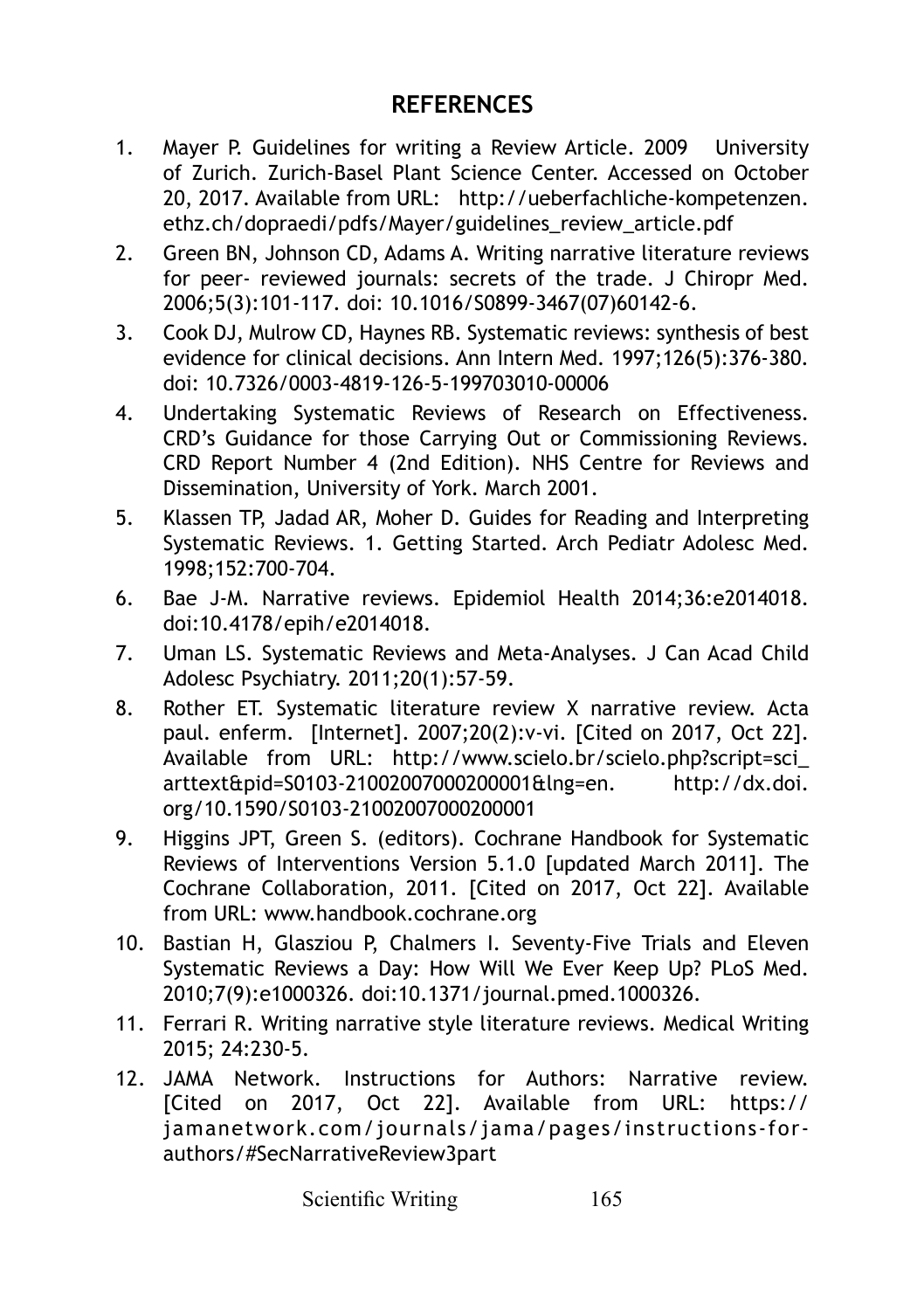- 13. New England Journal of Medicine. Author Center-Article Types. Review articles. [Cited on 2017, Oct 22]. Available from URL: [http://](http://www.nejm.org/page/author-center/article-types) [www.nejm.org/page/author-center/article-types](http://www.nejm.org/page/author-center/article-types)
- 14. US National Library of Medicine. Medical Subject Headings. [Cited on 2017, Oct 22]. Available from URL: [https://www.ncbi.nlm.nih.](https://www.ncbi.nlm.nih.gov/mesh/) [gov/mesh/](https://www.ncbi.nlm.nih.gov/mesh/)
- 15. Oxman AD, Cook DJ, Guyatt GH. Users' guides to the medical literature. VI. How to use an overview. Evidence-Based Medicine Working Group. JAMA 1994 Nov 2;272(17):1367-71.
- 16. Grant MJ, Booth A. A typology of reviews: an analysis of 14 review types and associated methodologies. Health Info Libr J. 2009;26(2):91-108. doi: 10.1111/j.1471-1842.2009.00848x.
- 17. Deeks JJ, Higgins JPT, Altman DG (editors) on behalf of the Cochrane Statistical Methods Group. Chapter 9: Analysing data and undertaking meta-analyses. In: Higgins JPT, Churchill R, Chandler J, Cumpston MS (editors), Cochrane Handbook for Systematic Reviews of Interventions version 5.2.0 (updated June 2017), Cochrane, 2017. [Cited on 2017, Oct 22]. Available from URL: [www.training.cochrane.org/handbook](http://www.training.cochrane.org/handbook)
- 18. Moseley AM, Elkins MR, Herbert RD, Maher CG, Sherrington C: Cochrane reviews used more rigorous methods than non-Cochrane reviews: survey of systematic reviews in physiotherapy. J Clin Epidemiol. 2009;62(10):1021-1030. doi:10.1016/j.jclinepi.2008.09.018.
- 19. Higgins JPT, Lasserson T, Chandler J, Tovey D, Churchill R. Methodological Expectations of Cochrane Intervention Reviews. Cochrane: London, 2016
- 20. Moher D, Liberati A, Tetzlaff J, Altman DG, The PRISMA Group. Preferred Reporting Items for Systematic Reviews and Meta-Analyses: The PRISMA Statement. PLoS Med. 2009;6(7):e1000097. doi:10.1371/ journal.pmed1000097
- 21. Stroup DF, Berlin JA, Morton SC, Olkin I, Williamson GD, Rennie D, Moher D, Becker BJ, Sipe TA, Thacker SB. Meta-analysis of observational studies in epidemiology: A proposal for reporting. Metaanalysis of Observational Studies in Epidemiology (MOOSE) group. JAMA. 2000;283(15):2008-2012.
- 22. Moher D, Cook DJ, Eastwood S, Olkin I, Rennie D, Stroup DF. Improving the quality of reports of meta-analyses of randomised controlled trials: the QUOROM statement. Quality of Reporting of Meta-analyses. Lancet. 1999;354(9193):1896-900.
- 23. Shea BJ, Reeves BC, Wells G, Thuku M, Hamel C, Moran J, Moher D, Tugwell P, Welch V, Kristjansson E, Henry DA. AMSTAR 2: A critical appraisal tool for systematic reviews that include randomised or non-randomised studies of healthcare interventions, or both. BMJ. 2017;358:j4008.